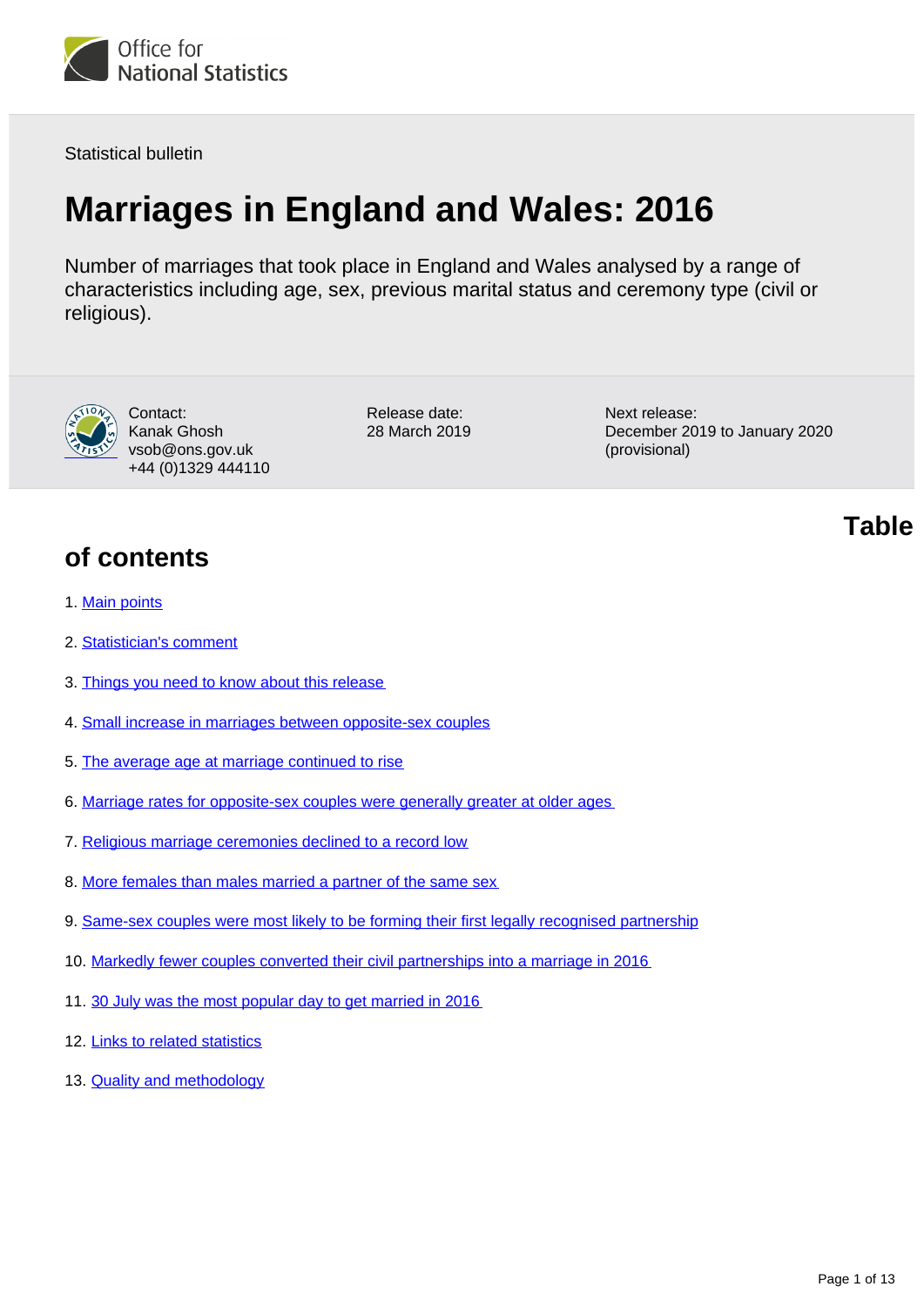## <span id="page-1-0"></span>**1 . Main points**

- In 2016, there were 249,793 marriages in England and Wales, 1.7% more than in 2015, but 1.0% fewer than in 2014.
- 97.2% of all marriages were between opposite-sex couples and 2.8% were between same-sex couples.
- There were 7,019 marriages between same-sex couples in 2016, an increase of 8.1% from 2015; of these marriages, 55.7% were between female couples.
- Marriage rates for opposite-sex couples in 2016 were lower at all ages compared with 2006, except for men aged 60 years and over and women aged 50 years and over.
- For the first time ever, less than one-quarter (24%) of all marriages in 2016 were religious ceremonies.
- 30 July was the most popular day to get married in 2016, with 4,742 marriages on this day.

### <span id="page-1-1"></span>**2 . Statistician's comment**

"Marriage rates remain at historical lows despite a small increase in the number of people who got married in 2016. Most couples are preferring to do so with a civil ceremony and for the first time ever, less than a quarter of everyone who married had a religious ceremony. Meanwhile, the age at which people are marrying continues to hit new highs as more and more over 50s get married."

Kanak Ghosh, Vital Statistics Outputs Branch, Office for National Statistics

Follow Vital Statistics Outputs Branch on Twitter [@NickStripe\\_ONS](https://twitter.com/NickStripe_ONS)

### <span id="page-1-2"></span>**3 . Things you need to know about this release**

- Marriage statistics are derived from information recorded when marriages are registered as part of civil registration, a legal requirement.
- Figures represent civil and religious marriages that took place in England and Wales only.
- Marriages to residents of England and Wales that took place abroad are not included, while marriages that took place in England and Wales to non-residents are included.
- Marriages of same-sex couples first took place on 29 March 2014.
- Same-sex couples in a civil partnership have been able to convert their existing civil partnership into a marriage, if they so desired, from 10 December 2014; these are not included in the marriage statistics but are reported separately.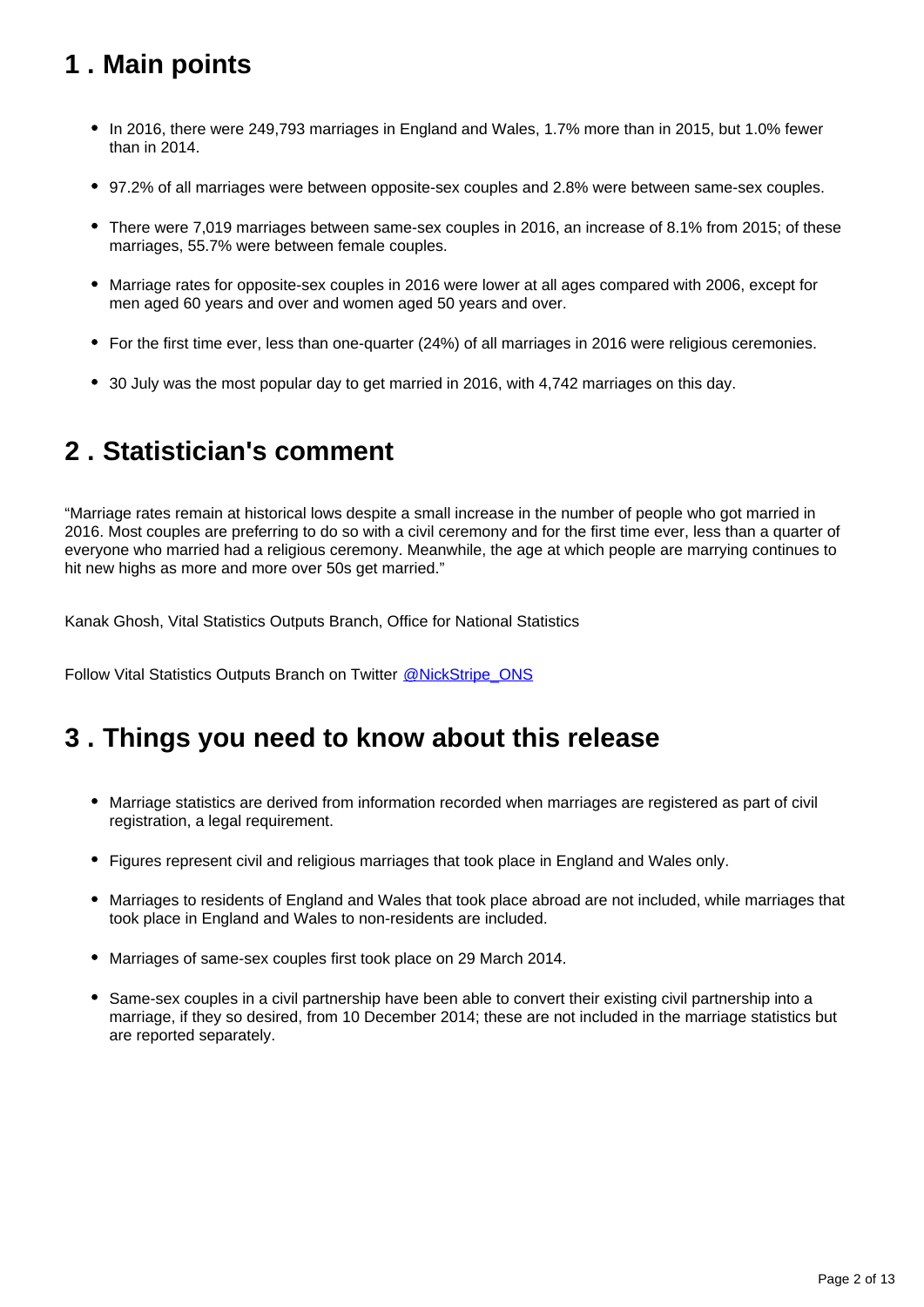### <span id="page-2-0"></span>**4 . Small increase in marriages between opposite-sex couples**

There were 242,774 marriages between opposite-sex couples in England and Wales in 2016, a 1.6% increase compared with 2015. The number of couples who chose to have a civil marriage increased by 3.6% compared with 2015, while those who chose to have a religious marriage declined by 4.2%. Looking back at the last two decades, there were 36,201 fewer weddings between opposite-sex couples in 2016 than in 1996.

#### **Figure 1a: There has been a gradual long-term decline in the number of marriages of opposite-sex couples since 1972**

#### **Number of marriages of opposite-sex couples, England and Wales, 1935 to 2016**

### Figure 1a: There has been a gradual long-term decline in the number of marriages of opposite-sex couples since 1972

Number of marriages of opposite-sex couples, England and Wales, 1935 to 2016



#### **Source: Office for National Statistics – Marriages in England and Wales**

Marriage rates for both men and women in 2016 were slightly higher than in 2015, when they were at a historical low. In 2016 there were 21.9 marriages per thousand unmarried men and 20.1 marriages per thousand unmarried women, representing increases of 0.9% and 1.5% respectively, compared with 2015.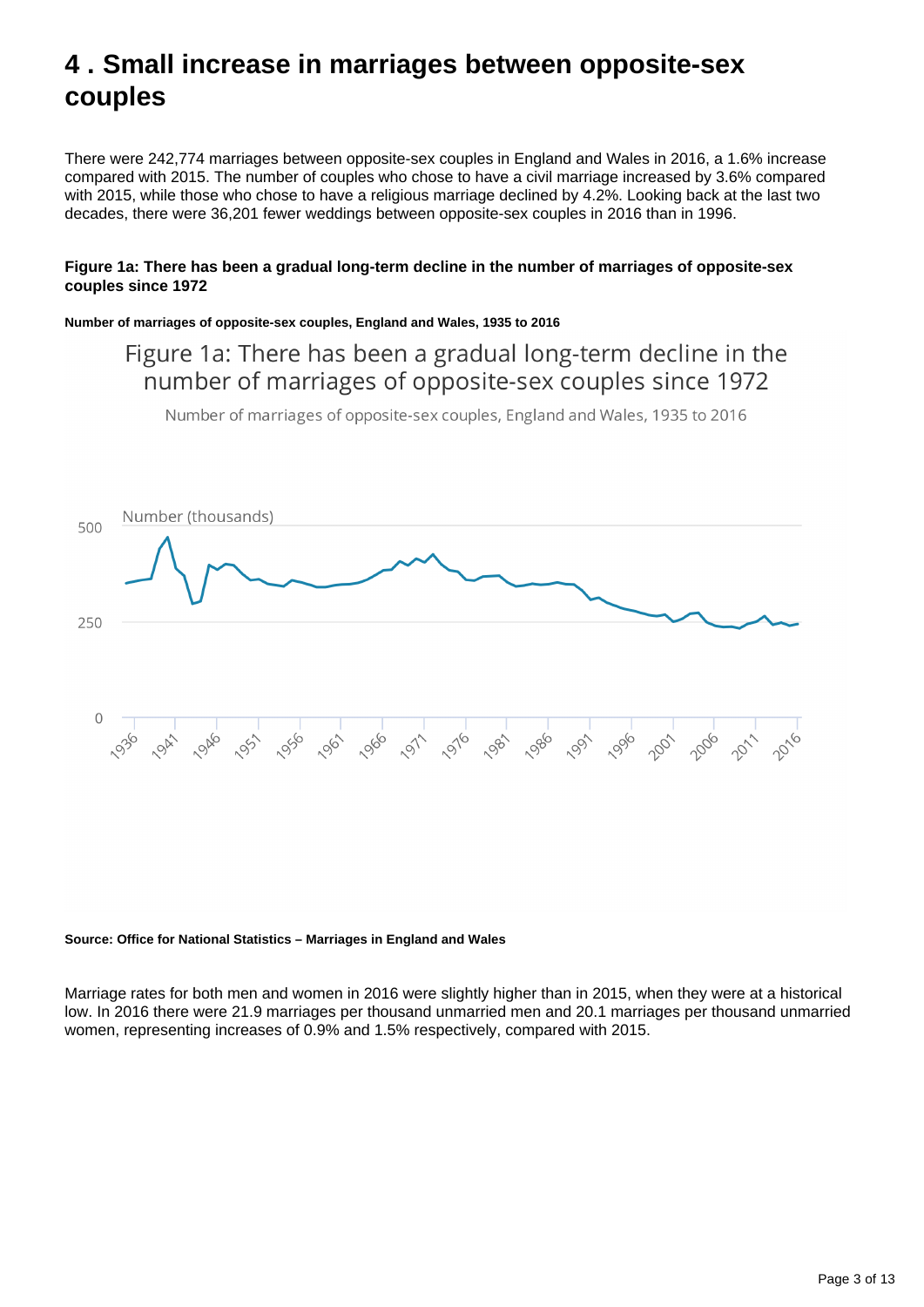#### **Figure 1b: Marriage rates have generally fallen since their peak in 1972**

#### **Marriage rates, England and Wales, 1935 to 2016**

### Figure 1b: Marriage rates have generally fallen since their peak in 1972

Marriage rates, England and Wales, 1935 to 2016



#### **Source: Office for National Statistics – Marriages in England and Wales**

#### **Notes:**

1. The marriage rate shows the number of marriages per thousand unmarried men and women aged 16 years and over.

More information on the long-term decline in marriages and marriage rates between 1972 and 2009 is available in the release [Marriages in England and Wales: 2013](https://www.ons.gov.uk/peoplepopulationandcommunity/birthsdeathsandmarriages/marriagecohabitationandcivilpartnerships/bulletins/marriagesinenglandandwalesprovisional/2013).

Marriage rates provide a better indication of trends than simply looking at the number of marriages. This is because they take account of changes in the size of the unmarried adult population, as well as the number of marriages.

The percentage of men and women who have ever married has been declining over recent decades along with the percentage of men and women who have ever remarried. A more detailed explanation of these trends is available within the published [dataset](https://www.ons.gov.uk/peoplepopulationandcommunity/birthsdeathsandmarriages/marriagecohabitationandcivilpartnerships/datasets/marriagesinenglandandwales2013) for this release.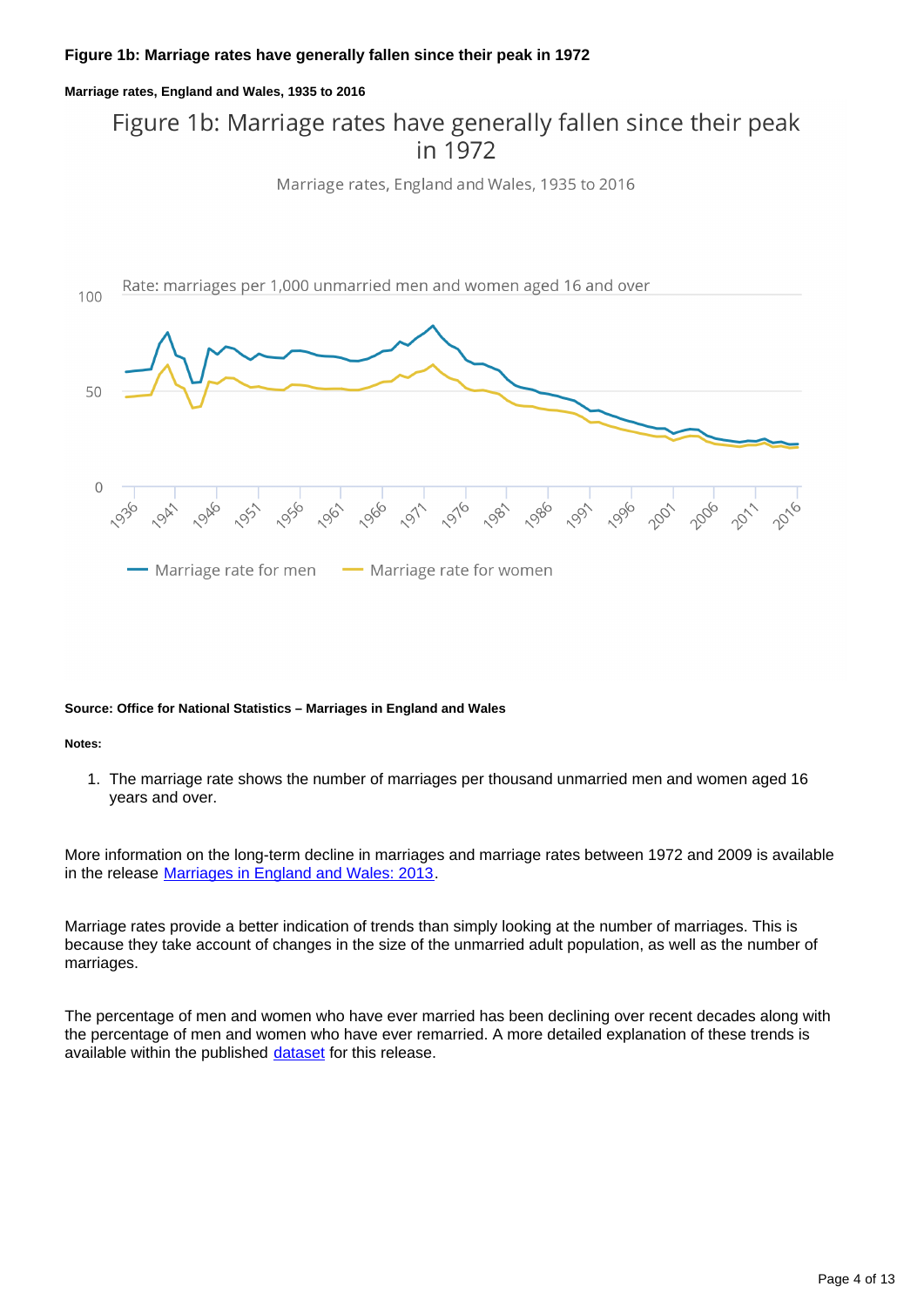### <span id="page-4-0"></span>**5 . The average age at marriage continued to rise**

For marriages of opposite-sex couples, the average (mean) age for men marrying in 2016 was 37.9 years, while for women it was 35.5 years. This was a slight increase for both men and women from the previous year and continued the overall rise recorded since the 1970s. The average age at marriage for same-sex couples in 2016 was slightly higher at 40.8 years for men and 37.4 years for women.

Looking at just first marriages of opposite-sex couples, the average age of single men was 33.4 years and for women was 31.5 years. Among same-sex couples marrying for the first time, the average ages of both single men and women were higher at 39.5 and 35.4 years respectively.

#### **Figure 2: The average age of marriage increased in 2016 for both opposite-sex and same-sex couples, continuing the long-term increase since the early 1970s**

#### **Average age at marriage, England and Wales, 1950 to 2016**

Figure 2: The average age of marriage increased in 2016 for both opposite-sex and same-sex couples, continuing the longterm increase since the early 1970s



Average age at marriage, England and Wales, 1950 to 2016

#### **Source: Office for National Statistics – Marriages in England and Wales**

#### **Notes:**

- 1. The first marriages of same-sex couples took place in England and Wales on 29 March 2014.
- 2. The average age has been calculated by excluding a very small number of records where the age of the party was not stated; our datasets report the number of records where the age has not been stated.

Among opposite-sex couples in 2016, more women than men married at ages under 30 years, whereas at ages 30 years and over, more men married. This pattern reflects that on average men tend to form relationships with women younger than themselves.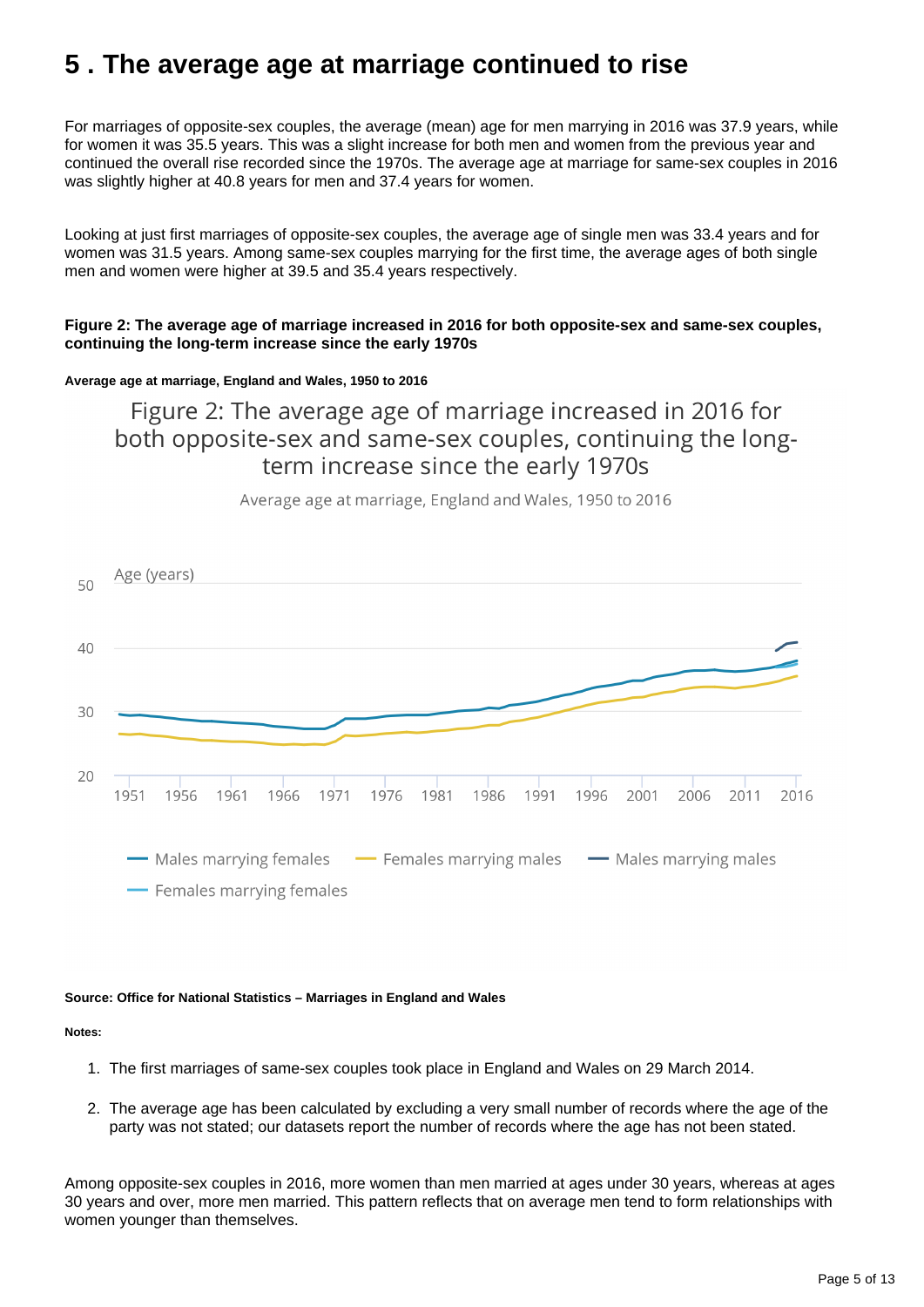Among same-sex couples in 2016, more women than men married at ages under 50 years, whereas at ages 50 years and over, more men married. In 2013, prior to the introduction of marriages for same-sex couples, more women than men entered a civil partnership at ages under 40 years, while at ages 40 years and over, more men formed a civil partnership.

#### **Figure 3: More women than men married at younger ages for both opposite-sex and same-sex marriages, while more men than women married at older ages**

**Ratio of females to males marrying, by type of marriage, England and Wales, 2016**

Figure 3: More women than men mating f greater than one.<br>Figure 3: More women than men mating for temple tenders mates married both opposite-sex and same-sex mariniages incremates material both opposite-sex and same-sex marinages una habital than women married at older ages

Ratio of females to males marrying, by type of marriage, England and Wales, 2016



#### **Source: Office for National Statistics – Marriages in England and Wales**

The proportion per thousand men and women who had ever married has been decreasing since the 1970s. For men born in 1987, 226 per thousand men had married by the age of 30 years, compared with 485 per thousand in 1967. For women born in 1987, 323 per thousand women had married by the age of 30 years, compared with 632 per thousand in 1967.

### <span id="page-5-0"></span>**6 . Marriage rates for opposite-sex couples were generally greater at older ages**

Marriage rates for opposite-sex couples in 2016 were generally higher at older ages when compared with the previous year. Higher rates were recorded among men aged 35 years and over and for women aged 20 to 29 years and aged 40 years and over.

In 2016, marriage rates for same-sex couples were higher among women than men at ages 20 to 44 years; while at ages 50 years and over, rates were higher among men.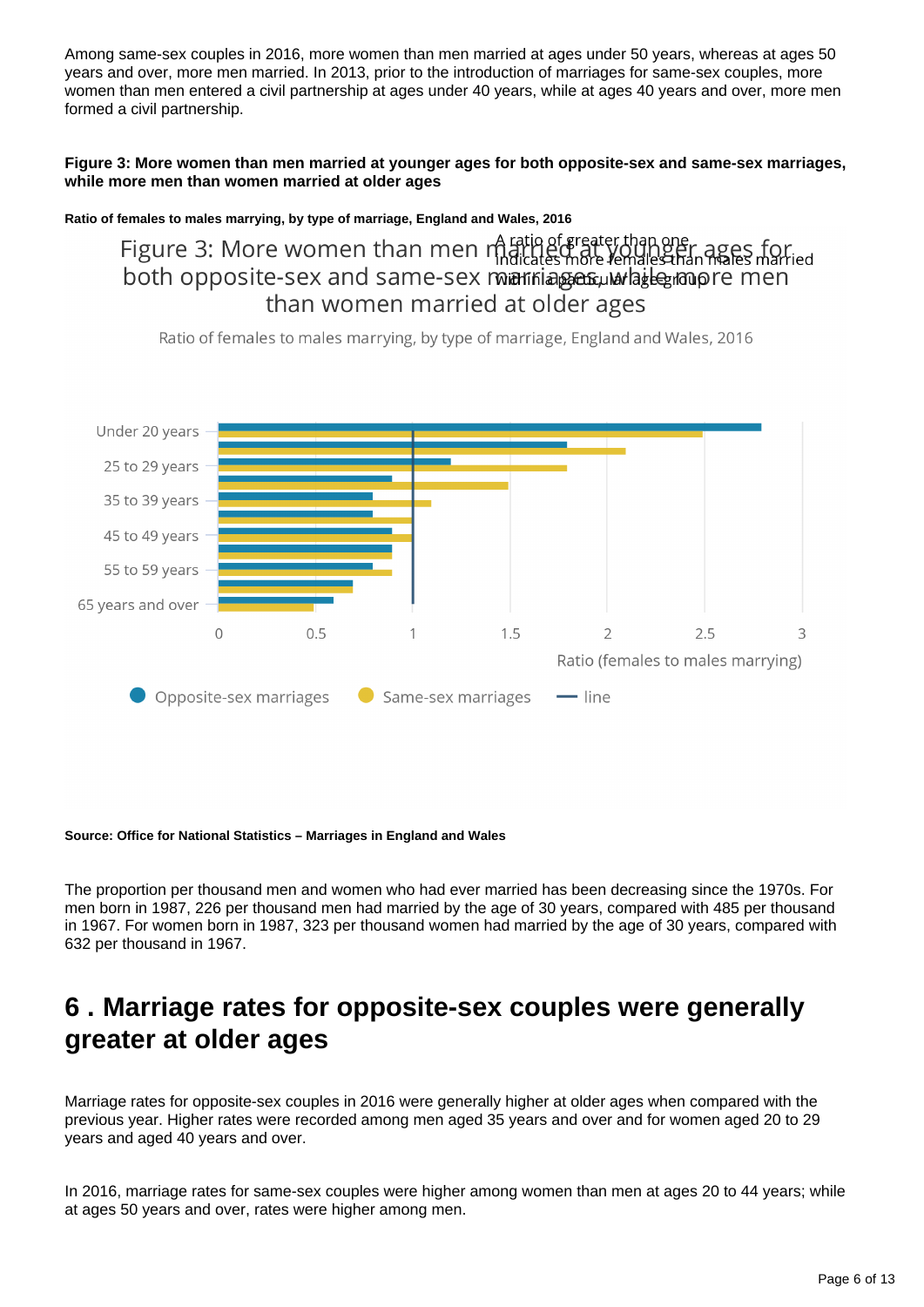In general, opposite-sex marriage rates among older people have been increasing over recent years and falling at younger ages. For more information see [Marriage and divorce on the rise at 65 and over](https://visual.ons.gov.uk/marriage-and-divorce-on-the-rise-at-65-and-over/).

Marriage rates for men and women aged under 20 years have decreased the most since 2006 (50% for men and 61% for women). In contrast, marriage rates for men and women aged 65 years and over have increased the most over the same period (32% for men and 78% for women).

### <span id="page-6-0"></span>**7 . Religious marriage ceremonies declined to a record low**

The number of religious marriages in 2016 reached the lowest level on record (60,069 marriages), falling by 4.1% from the previous year and by nearly a half (48%) from two decades ago (Figure 4). This is partly due to the longterm decline in the overall number of all marriages but also the rise in popularity of civil marriage ceremonies. In 2016, for the first time on record, there were more than three times as many civil marriage ceremonies as there were religious ceremonies.

#### **Figure 4: Civil marriage ceremonies have outnumbered religious ceremonies each year since 1992**

#### **Percentage of civil and religious marriages, England and Wales, 1966 to 2016**

Figure 4: Civil marriage ceremonies have outnumbered religious ceremonies each year since 1992

Percentage of civil and religious marriages, England and Wales, 1966 to 2016



#### **Source: Office for National Statistics – Marriages in England and Wales**

#### **Notes:**

- 1. Figures for 2014, 2015 and 2016 include both opposite-sex and same-sex marriages.
- 2. Marriages of same-sex couples have been possible in England and Wales from 29 March 2014.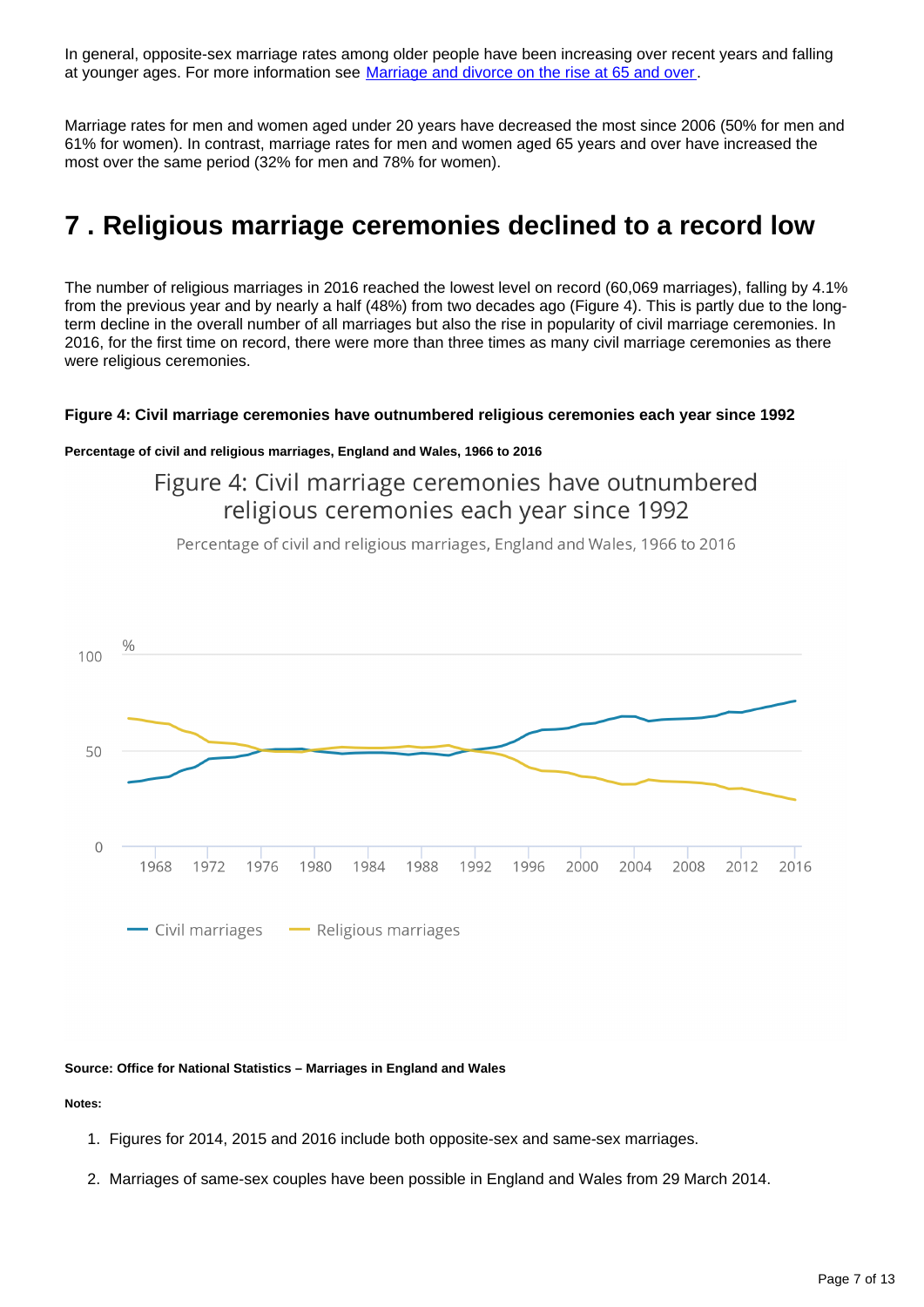Religious ceremonies accounted for one-quarter of marriages between opposite-sex couples and 0.9% of marriages between same-sex couples in 2016. Only 61 same-sex couples married through religious ceremonies in 2016.

The percentage of opposite-sex couples marrying through religious ceremonies has decreased steadily over time. In 1900, religious ceremonies accounted for 85% of all marriages, but by the late 1970s this had fallen to 50%. Since 1992, civil marriages have increasingly outnumbered religious marriages every year.

### <span id="page-7-0"></span>**8 . More females than males married a partner of the same sex**

Marriages of same-sex couples have only been possible since 29 March 2014 so consequently, 2016 represents the second full year of data.

A total of 7,019 marriages were formed between same-sex couples in 2016, rising from 6,493 in 2015 and 4,850 in 2014 (although the figure for 2014 represents part of the year only). Of these, 44% were between male couples and 56% were between female couples, a pattern also seen in 2015 and 2014 (Figure 5). In contrast, our [statistics on civil partnerships](https://www.ons.gov.uk/peoplepopulationandcommunity/birthsdeathsandmarriages/marriagecohabitationandcivilpartnerships/bulletins/civilpartnershipsinenglandandwales/2017) show that more than two-thirds (68%) of all civil partnerships formed in 2016 were between men.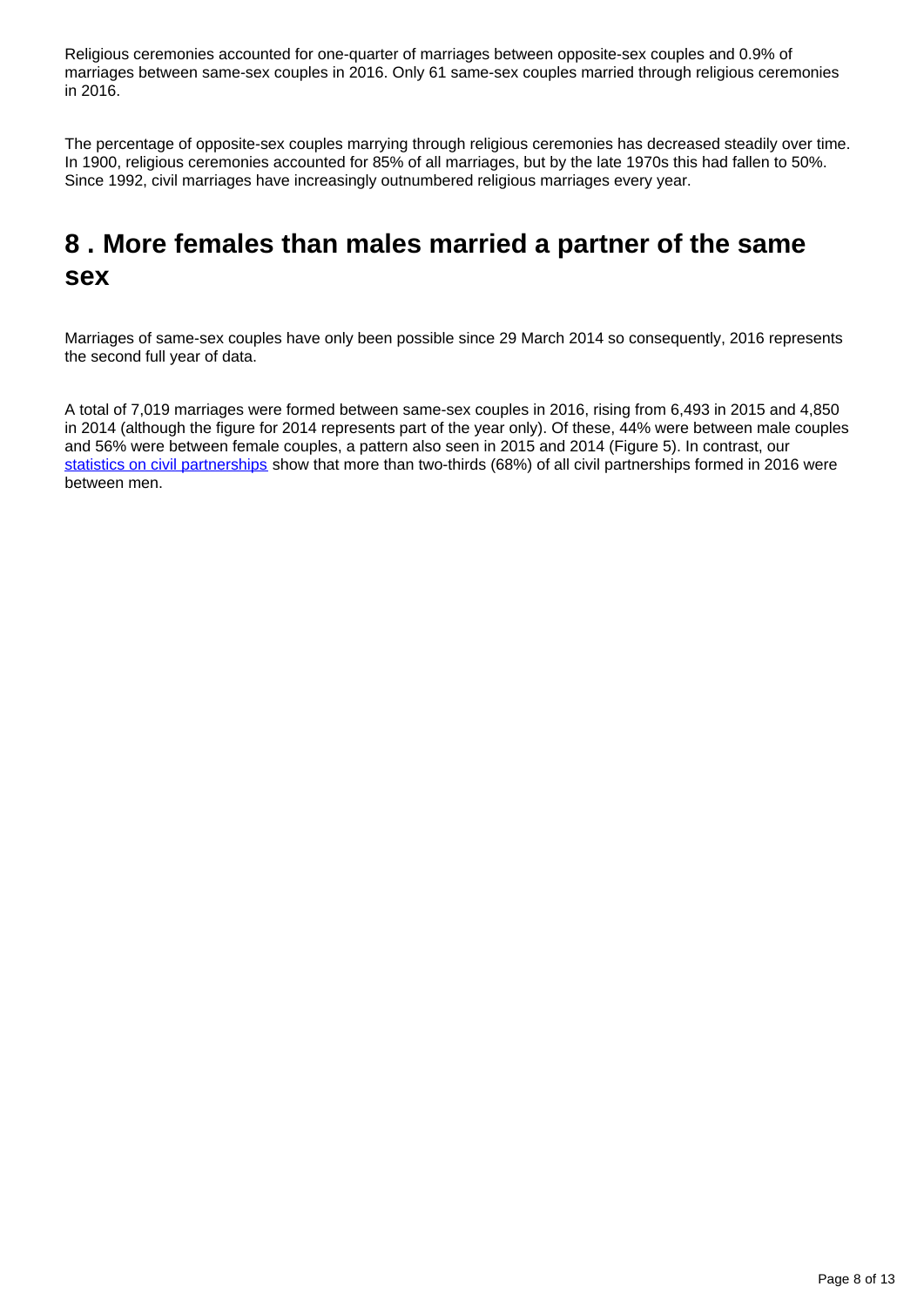#### **Figure 5: Since the introduction of same-sex marriages in 2014, there have been more marriages among female same-sex couples each year than male same-sex couples**

#### **Number of same-sex marriages and civil partnerships, England and Wales, 2006 to 2016**

### Figure 5: Since the introduction of same-sex marriages in 2014, there have been more marriages among female same-sex couples each year than male same-sex couples

Number of same-sex marriages and civil partnerships, England and Wales, 2006 to 2016



#### **Source: Office for National Statistics – Marriages in England and Wales**

**Notes:**

- 1. Following the introduction of the *Civil Partnership Act 2004*, the first day that couples could form a civil partnership was 21 December 2005 in England and Wales.
- 2. Civil partnerships remain available to same-sex couples following the introduction of marriages for samesex couples.
- 3. Marriages of same-sex couples have been possible in England and Wales from 29 March 2014.

### <span id="page-8-0"></span>**9 . Same-sex couples were most likely to be forming their first legally recognised partnership**

In 2016, similar proportions of men and women married a partner of the opposite sex for the first time (75% and 76% respectively). In comparison, 89% of men and 81% of women who married a partner of the same sex formed their first legally recognised partnership.

Two-thirds of marriages between opposite-sex couples in 2016 were the first marriage for both partners, unchanged since 2012; this percentage has increased steadily from a low of 58% in 2000. Among same-sex couples, 79% of marriages between males and 68% between females were the first legally recognised partnership for both partners.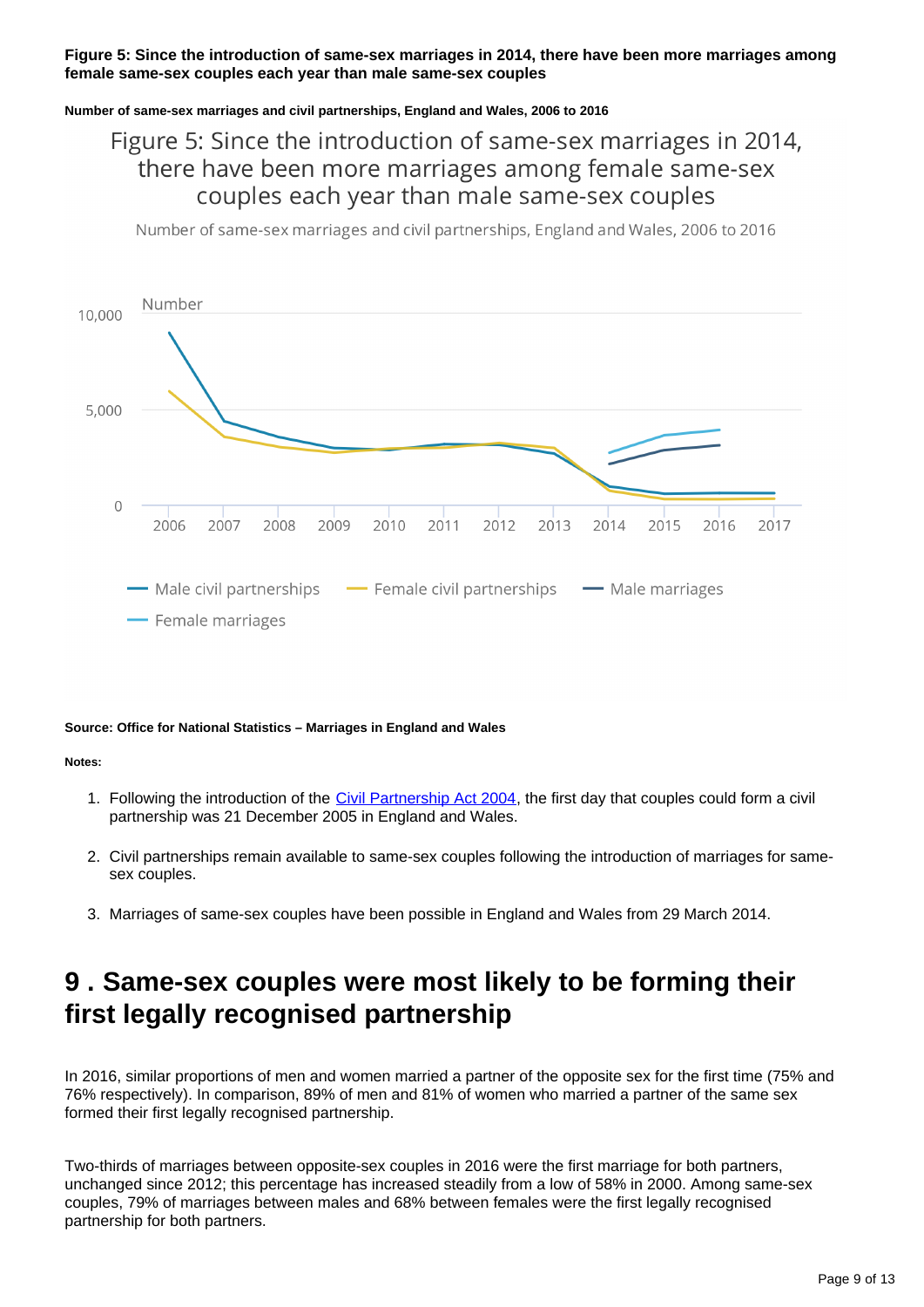### <span id="page-9-0"></span>**10 . Markedly fewer couples converted their civil partnerships into a marriage in 2016**

Following the introduction of the [Marriage \(Same Sex Couples\) Act 2013,](http://webarchive.nationalarchives.gov.uk/20160105160709/http:/www.legislation.gov.uk/ukpga/2013/30/contents) same-sex couples in a civil partnership have been able to convert their existing civil partnership into a marriage from 10 December 2014, if they so desired. Consequently, 2016 represents the second full year of data.

During 2016, there were 1,663 same-sex couples who converted their existing civil partnership into a marriage, which was 82% fewer than the previous year. Of the conversions in 2016, 53% were between male couples while 47% were between female couples.

Table 1: Number of same-sex civil partnerships converted to a marriage, England and Wales, 20141, 2015 and 2016

#### **Percentage**

**Year All conversions Male conversions Female conversions**

| 2016 1,663 | 53.2 | 46.8 |
|------------|------|------|
| 2015 9.156 | 48.2 | 51.8 |
| 2014 2,411 | 51.6 | 48.4 |

Source: Office for National Statistics – Marriages in England and Wales

#### **Notes**

1. Figures for 2014 relate to conversions which took place during the period 10 to 31 December 2014 only. [Back to table](#page-0-0)

The low number of conversions in 2016 compared with 2015 may be because couples who wished to convert their existing civil partnership to a marriage chose to do so as soon as possible. Therefore, most conversions would have taken place in 2015, as this option was only made available towards the end of 2014. Furthermore, the waiving of the conversion fee for all conversions completed by 9 December 2015 may also have contributed to this.

### <span id="page-9-1"></span>**11 . 30 July was the most popular day to get married in 2016**

The most popular date to get married in 2016 was 30 July, with 4,742 weddings on this day, and the least popular day was Christmas Day with only two weddings.

Saturday was the most popular day to get married and over half (51%) of all marriages took place on a Saturday in 2016. Nearly three-quarters of religious marriages (74%) took place on a Saturday compared with less than half (44%) of all civil ceremonies (Figure 6).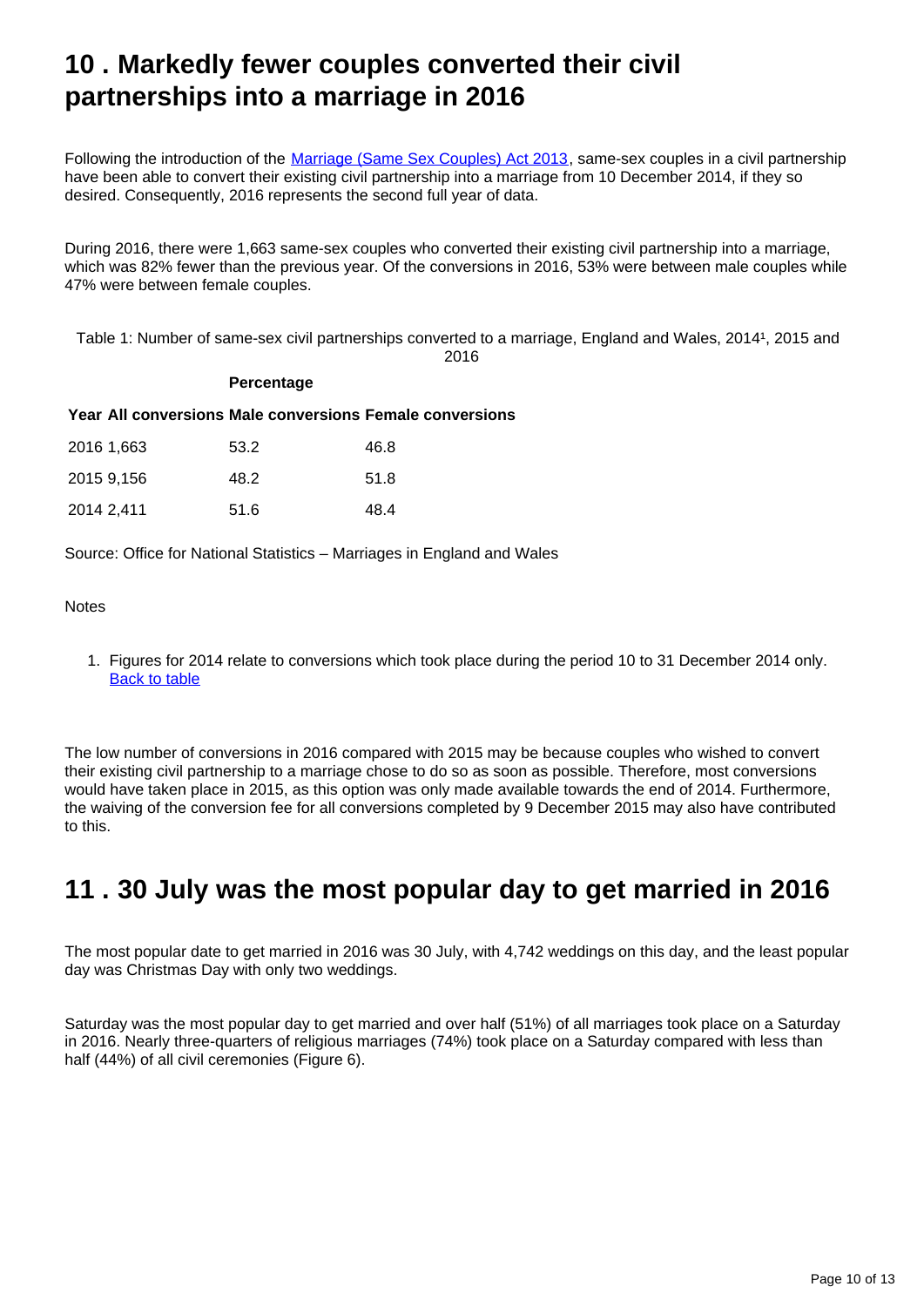#### **Figure 6: Most marriages took place on a Saturday but civil marriages were more likely to take place on a weekday compared to religious marriages**

#### **Percentage of marriages by day of the week, England and Wales, 2016**

### Figure 6: Most marriages took place on a Saturday but civil marriages were more likely to take place on a weekday compared to religious marriages

Percentage of marriages by day of the week, England and Wales, 2016



#### **Source: Office for National Statistics – Marriages in England and Wales**

The most popular day to get married over the period 1996 to 2016 was 30 August, with an average of 1,609 weddings taking place on this day (Figure 7).

August was also the most popular month to get married over the period in England and Wales (with an average of 1,304 weddings per day), followed by September (1,075 weddings) and July (1,068 weddings). Apart from 13 August, every day in August had an average of over 1,000 weddings and 7 of the top 10 most popular dates to get married were in August.

Valentine's Day (14 February) was the 10th most popular day to get married (1,405 marriages).

On average, Christmas Day, Boxing Day and New Year's Day were the least popular days to get married, not least because most registration offices and approved premises are not open on these days.

### **Figure 7: August was most popular month to get married over the last two decades**

**Average number of marriages per day, England and Wales, 1996 to 2016**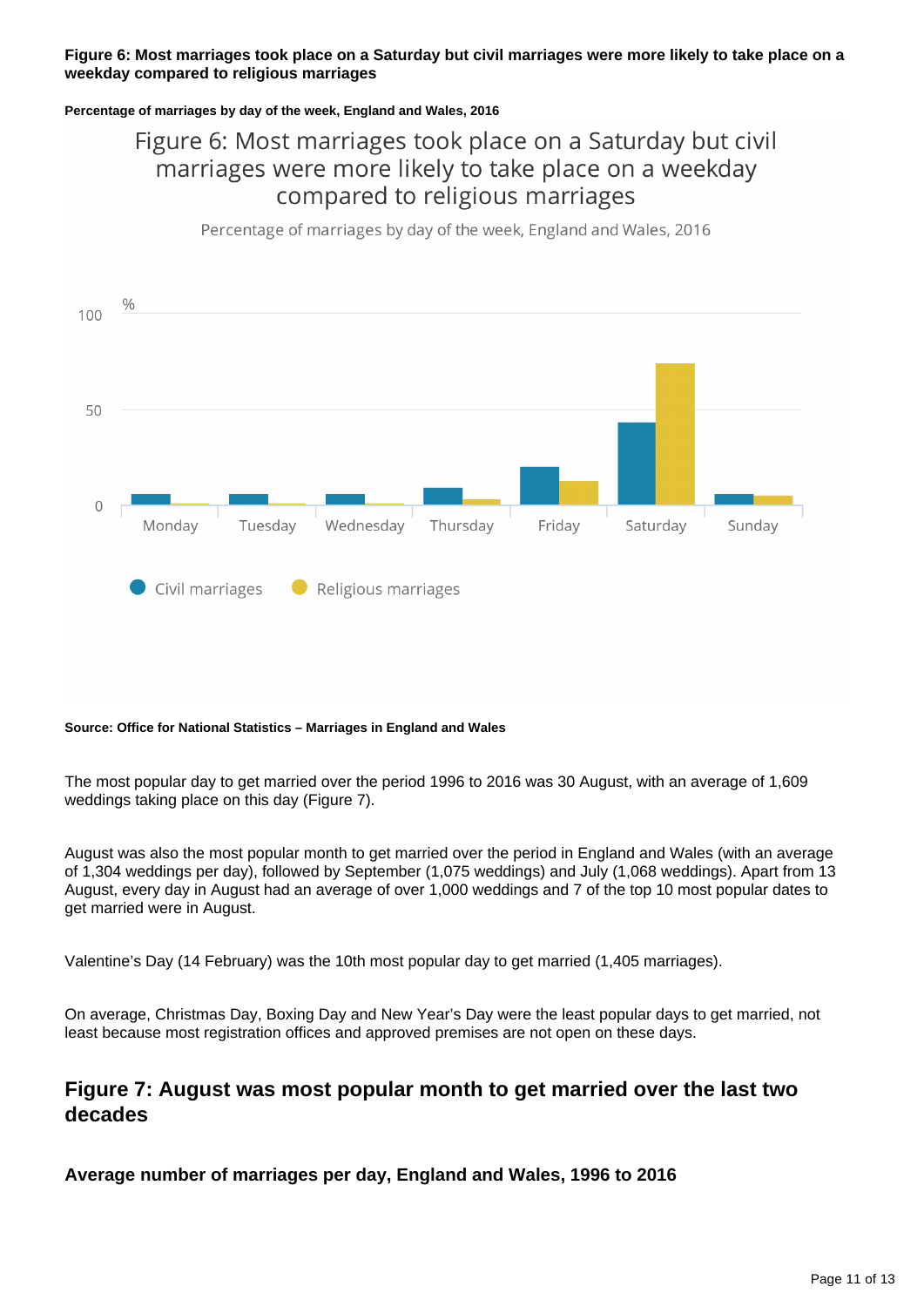## <span id="page-11-0"></span>**12 . Links to related statistics**

For more detailed marriage statistics see our *datasets*, which provide a long time series, or our *explorable* [datasets,](https://www.nomisweb.co.uk/query/select/getdatasetbytheme.asp?theme=73) which provide detailed marriage statistics for 2001 to 2016.

The number of marriages and the marriage rate for the UK and constituent countries can be found in the Vital [statistics in the UK: births, deaths and marriages release.](https://www.ons.gov.uk/peoplepopulationandcommunity/populationandmigration/populationestimates/datasets/vitalstatisticspopulationandhealthreferencetables)

[Marriage and divorce on the rise at 65 and over](https://visual.ons.gov.uk/marriage-and-divorce-on-the-rise-at-65-and-over/) was published in July 2017 and discusses the pattern of changing relationships at older ages.

[Provisional figures on marriages of same-sex couples and the number of couples converting their civil partnership](http://webarchive.nationalarchives.gov.uk/20160105160709/http:/www.ons.gov.uk/ons/rel/vsob1/marriages-in-england-and-wales--provisional-/for-same-sex-couples--2014/sty-for-same-sex-couples-2014.html)  [into a marriage](http://webarchive.nationalarchives.gov.uk/20160105160709/http:/www.ons.gov.uk/ons/rel/vsob1/marriages-in-england-and-wales--provisional-/for-same-sex-couples--2014/sty-for-same-sex-couples-2014.html) were published in October 2015.

[What percentage of marriages end in divorce?](http://webarchive.nationalarchives.gov.uk/20160105160709/http:/www.ons.gov.uk/ons/rel/vsob1/divorces-in-england-and-wales/2011/sty-what-percentage-of-marriages-end-in-divorce.html) shows that the estimated percentage of marriages ending in divorce (assuming 2010 divorce and mortality rates throughout the duration of marriage) is 42%. Around half of these divorces are expected to occur in the first 10 years of marriage.

Further statistics on [divorces,](http://www.ons.gov.uk/peoplepopulationandcommunity/birthsdeathsandmarriages/divorce/bulletins/divorcesinenglandandwales/previousReleases) [civil partnerships and civil partnership dissolutions,](http://www.ons.gov.uk/peoplepopulationandcommunity/birthsdeathsandmarriages/marriagecohabitationandcivilpartnerships/bulletins/civilpartnershipsinenglandandwales/previousReleases) [families and households](http://www.ons.gov.uk/peoplepopulationandcommunity/birthsdeathsandmarriages/families/bulletins/familiesandhouseholds/previousReleases), and [population estimates by marital status](http://www.ons.gov.uk/peoplepopulationandcommunity/populationandmigration/populationestimates/bulletins/populationestimatesbymaritalstatusandlivingarrangements/previousReleases) are available.

Special extracts and tabulations of marriage data for England and Wales are available to order (subject to legal frameworks, disclosure control, resources and the [ONS charging policy](http://www.ons.gov.uk/aboutus/whatwedo/statistics/publicationscheme), where appropriate). Enquiries should be made to Vital Statistics Outputs Branch by email to vsob@ons.gov.uk or by telephone on +44 (0)1329 444110. [User requested data](https://www.ons.gov.uk/peoplepopulationandcommunity/birthsdeathsandmarriages/marriagecohabitationandcivilpartnerships/datalist?sortBy=release_date&query=&filter=user_requested_data&fromDate=&toDate=) will be made publicly available.

### <span id="page-11-1"></span>**13 . Quality and methodology**

This is the first time that final marriage statistics for England and Wales have been published for 2016. The release provides final annual data.

It is currently only possible to publish final annual marriage statistics around 26 months after the end of the reference year. This is due to delays in the submission of marriage entries by the clergy and authorised persons. It is estimated that each year around 4% of religious marriage returns remain outstanding one year after the end of the reference period (this is based on marriage records received at the Office for National Statistics (ONS)); this directly affects the timing of statistical outputs. This may be due to a number of factors such as the closure of a building or change of incumbent.

An electronic system has been introduced to track returns from every building in which marriages may be solemnised. This provides data that enables the General Register Office (GRO) to identify potential outstanding returns and take targeted action via the local registrar. In addition, the GRO has also improved communications with all denominations via a regular newsletter, covering a range of topics including the importance of providing the timely return of copies of marriage records.

Marriage statistics are published once we consider the annual dataset is acceptably complete. Marriage records received after our annual dataset is taken are not included in published figures. Table 1 in our [User guide to](https://www.ons.gov.uk/peoplepopulationandcommunity/birthsdeathsandmarriages/marriagecohabitationandcivilpartnerships/methodologies/userguidetomarriagestatistics)  [marriage statistics](https://www.ons.gov.uk/peoplepopulationandcommunity/birthsdeathsandmarriages/marriagecohabitationandcivilpartnerships/methodologies/userguidetomarriagestatistics) shows that the difference between the number of marriages stored on our database, and the number included in our publications each year, has been less than 0.5% since 2002. Although this means some marriages are not included in the statistics, it is a compromise that must be taken to publish as timely data as possible. We hope to improve the timeliness of marriage statistics in future years. We continue to work with GRO, monitoring the receipt of marriage registrations and sending out reminders where delays are identified.